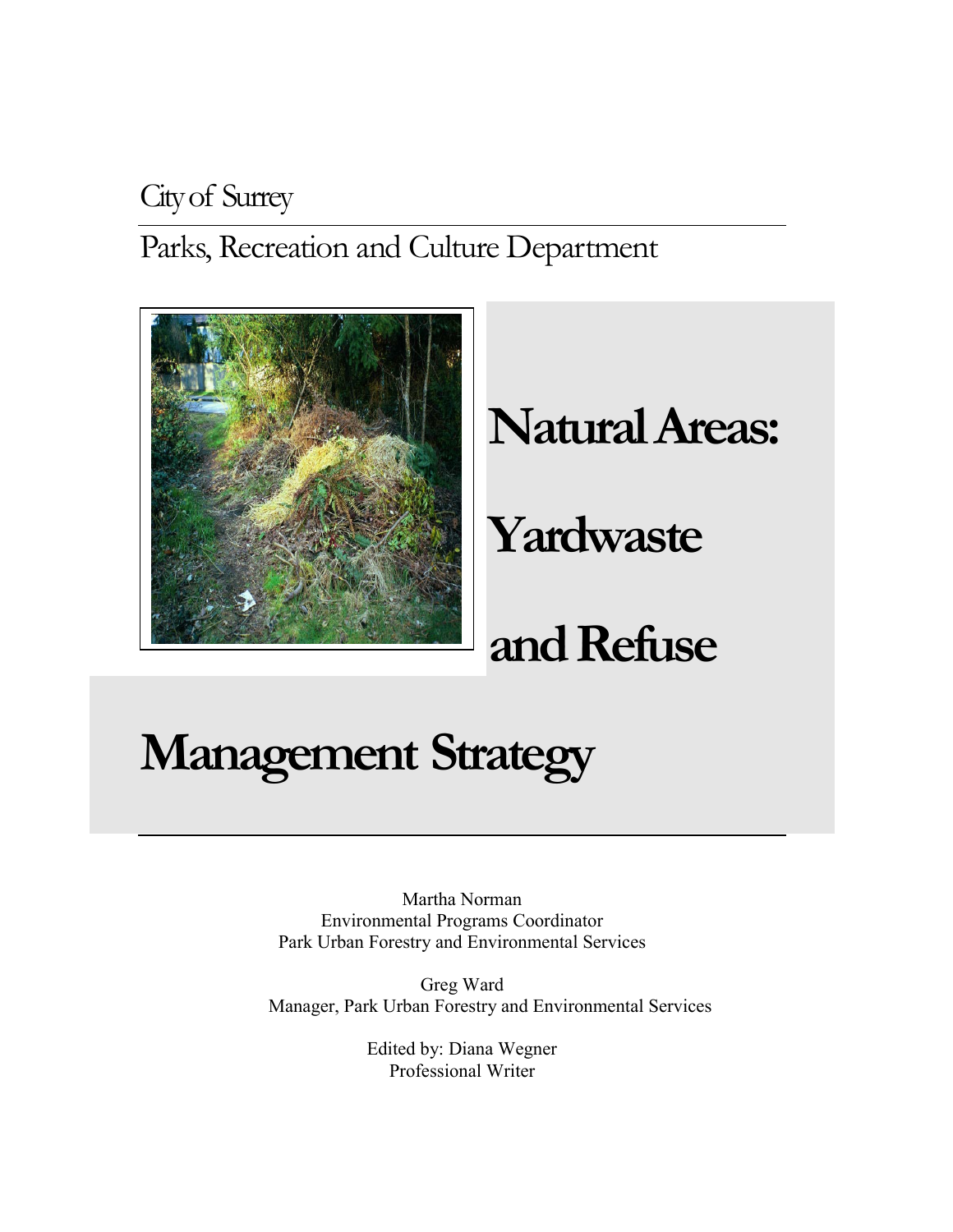# **Table of Contents**

| $Background \dots 4$ |  |
|----------------------|--|
|                      |  |
|                      |  |
|                      |  |
|                      |  |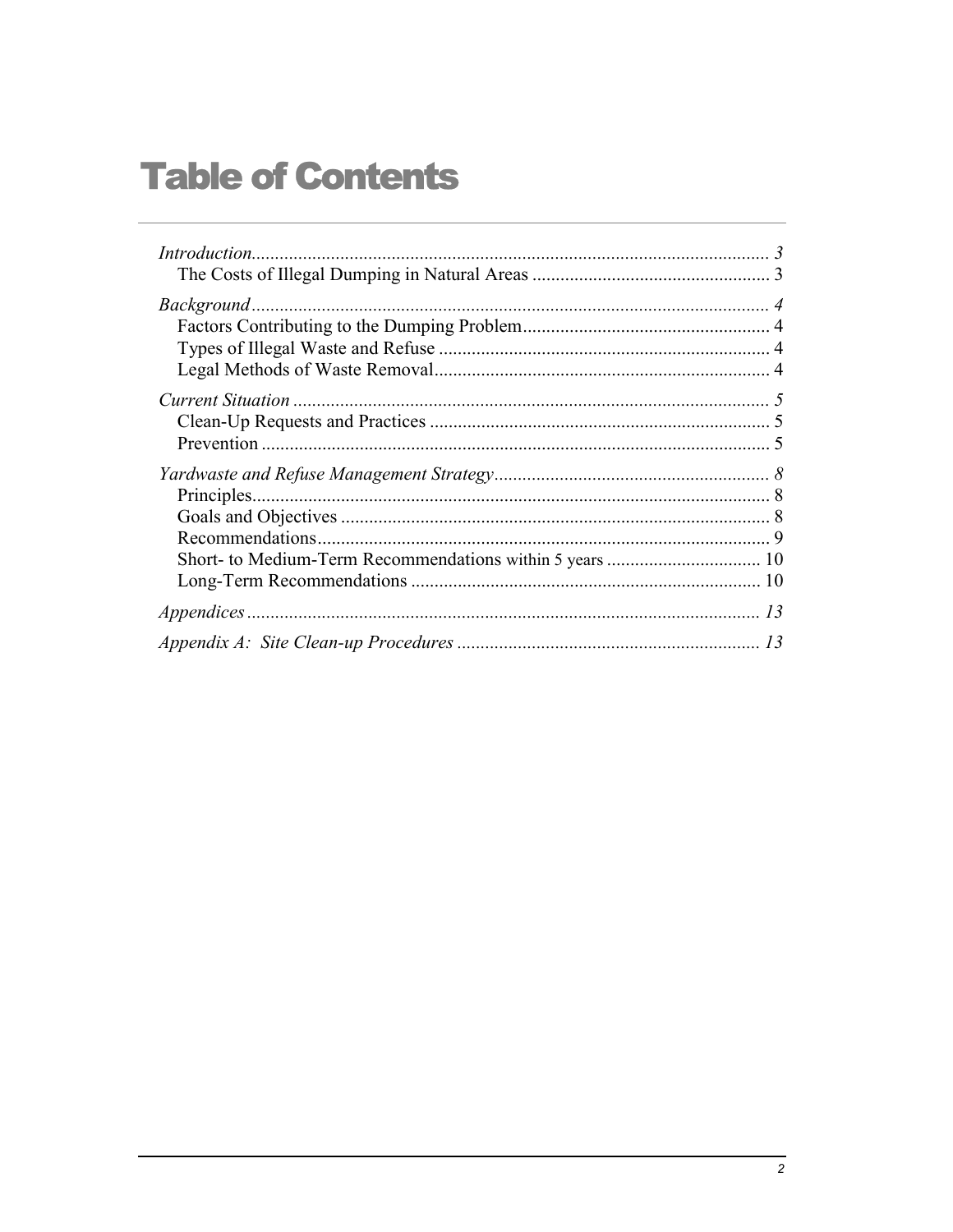# <span id="page-2-0"></span>Introduction

### **The Costs of Illegal Dumping in Natural Areas**

Throughout the Lower Mainland, the illegal dumping of yardwaste and other refuse in urban natural areas is a serious environmental problem. Natural areas comprise a significant portion of Surrey's parkland, and yet they are frequently viewed as vacant, derelict lands and are often used for disposal of unwanted refuse. Residents, as well as commercial and industrial contractors, often opt for such illegal dumping as an easy method of waste disposal.

It is common to find piles of waste of various types and sizes in virtually all of the natural areas in Surrey. In most cases, the wastes contain at least some deleterious substance that will negatively affect the fragile habitats of natural areas; in all cases, the waste creates a visual blight to an otherwise pristine landscape.

Illegal dumping of wastes has serious detrimental effects on the environment, creates costly problems for parks operations, and impacts on the public's enjoyment of their parks. The following is a list of the negative effects of dumping waste in natural areas.

- **•** Creates an unsightly mess with unpleasant odours
- **-** Attracts pests such as rats
- Creates breeding grounds for flies and other pest insects
- -Encourages further dumping at the same location
- -Destroys natural vegetation, leading to slope erosion and destabilization
- -Introduces invasive garden plants that choke out desirable native vegetation
- -Contributes to loss of biodiversity and wildlife habitat
- -Suffocates plant roots
- -Creates hazard trees and alters water availability
- -Increases fire hazard
- - Introduces pollutants such as chemical fertilizers and pesticides which contaminate soils, groundwater and streams
- -Reduces adjacent property values
- -Requires difficult and costly clean-up

The primary focus of the strategy to deal with reducing yardwaste and refuse dumping in parks is education. Given the problem of enforcing "no dumping" laws, and the prohibitive clean-up costs, it seems that changing the public's attitudes and behaviours is the best way to proceed.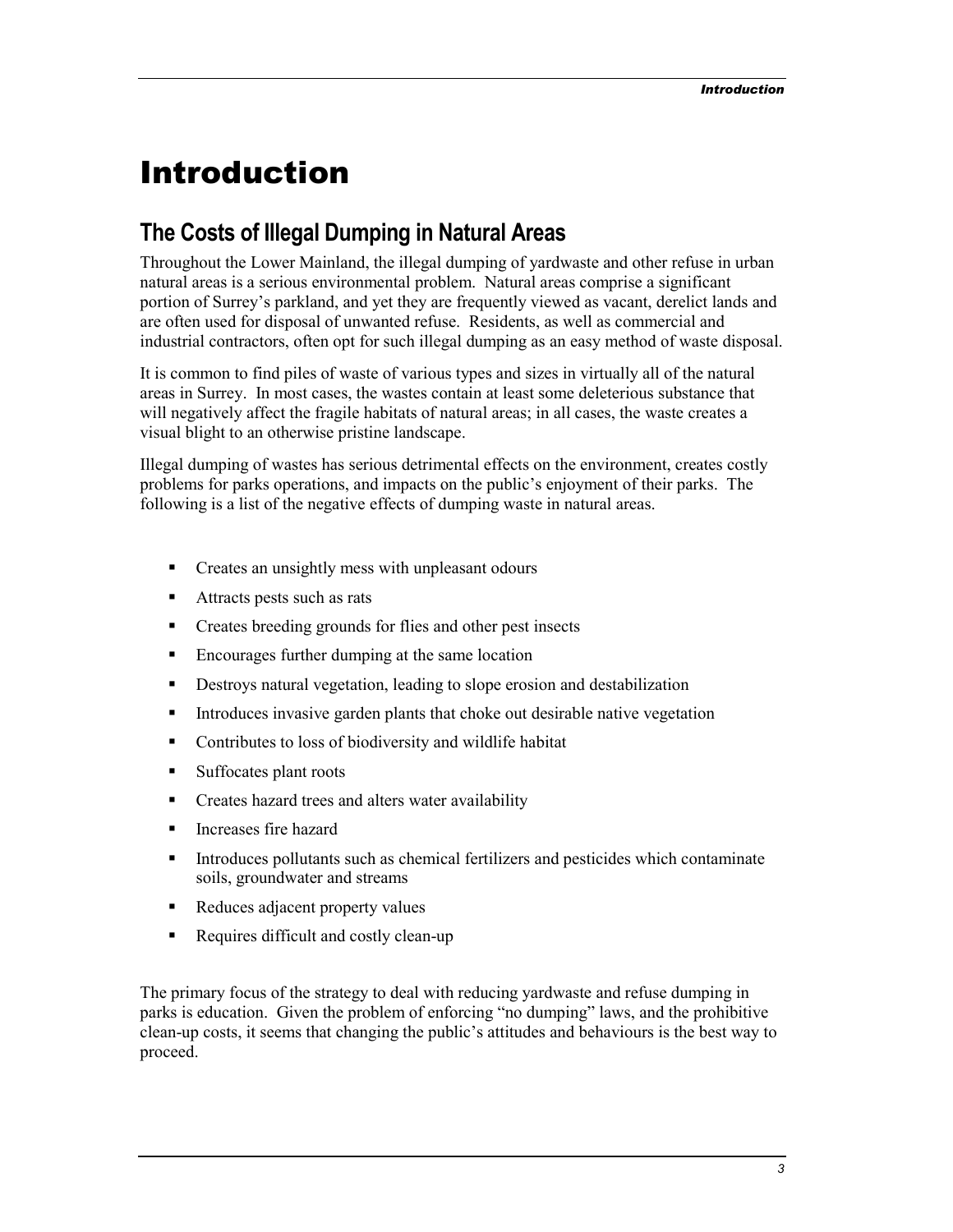# <span id="page-3-0"></span>Background

### **Factors Contributing to the Dumping Problem**

With Surrey's rapid growth, and the concurrent commercial and industrial growth, City parkland provision and development have attempted to keep pace: approximately 60% of the parkland inventory is now classified as natural area (1500 hectares). In other cities, where most parkland is developed, illegal dumping is not as serious a problem. However, with its large inventory of natural areas, Surrey experiences a high incidence of illegal dumping. Although most City residents respect the pristine attributes of these natural areas, there is still a growing trend of negative ecosystem impact due to illegal dumping.

Most offenders view illegal dumping as a cheap and convenient option, even though they are aware that dumping is illegal. Some offenders believe that dumping organic-waste is a type of composting and that it doesn't harm the environment. Ironically, a recent survey of forest edges has revealed that park operations staff themselves sometimes deposit wastes illegally (e.g. as a result of sport-field renovation programs). Dumping, it would seem, is irresistibly cheap, and convenient.

Unfortunately, once an area has been used for illegal dumping, it may become an established practice in the neighbourhood, making it increasingly difficult to redress any negative impacts. Although superficial clean-up of dump sites is possible, the long-term consequences of contamination, erosion, loss of native vegetation and loss of wildlife habitat irreversibly reduce biodiversity.

The absence of any official dumping sites in Surrey and the recent closure of the Surrey landfill are exacerbating the incidence of illegal dumping. Residents and contractors are less motivated to transport wastes to transfer stations in Coquitlam and Langley because of the distance and cost.

## **Types of Illegal Waste and Refuse**

Surrey staff report that yardwaste originating from local residents makes up approximately70- 75% of the dumped material in Surrey's natural areas. There are three main types of waste and refuse dumped in Surrey's parks.

- 1. Landscaping and yardwaste such as grass trimmings, plant pots, potting soils, leaves, ornamental plants, hedge trimmings, etc.
- 2. Household garbage such as furniture, mattresses, kitchen appliances, cardboard, Christmas trees, newspapers, diapers and shopping carts.
- 3. Construction wastes such as unwanted fill, gyproc and lumber.

## **Legal Methods of Waste Removal**

- The City conducts a weekly residential waste removal program that stipulates a two can limit per residence and a weekly recycling 'blue box' program.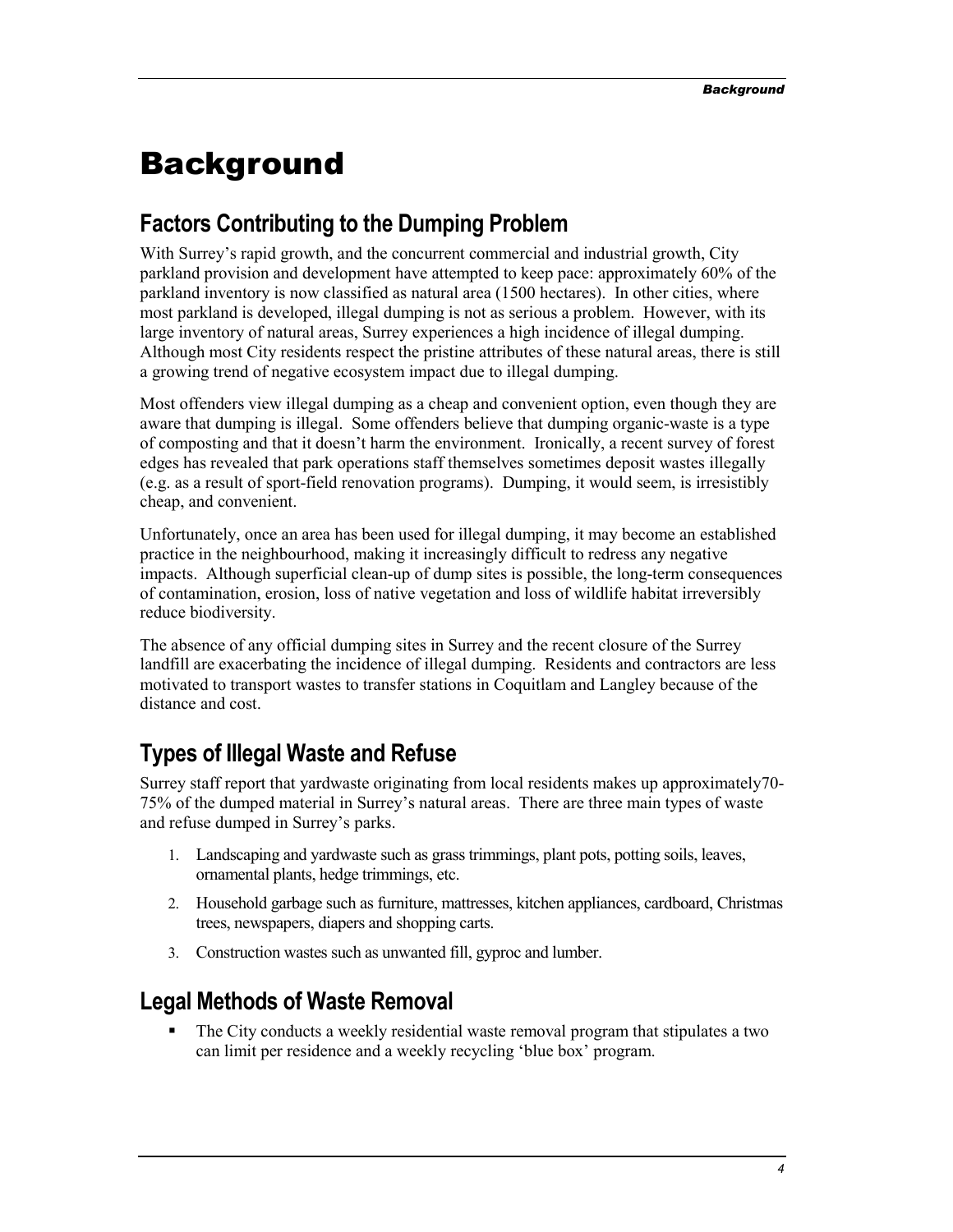- <span id="page-4-0"></span>- Since January 1998, a yardwaste collection program has been in place that allows unlimited disposal of organic yardwaste. Yardwaste is collected weekly and must be placed in clear, or biodegradable plastic bags. Larger materials such as branches can be tied into secure bundles no longer than 3 feet (branches must be less than 3 inches in diameter). There are no limits to the amount of yardwaste that can be put out for collection.
- - For a fee, larger quantities of organic yardwaste can be disposed of at Enviro Wood Waste Ltd.,  $2460-192<sup>nd</sup>$  Street, Surrey. Commercial quantities of land clearing debris and wood products are also accepted.
- - The City conducts an "Annual Spring Clean-up" whereby residents can place unusable items at the curbside, which are then picked up free of charge.
- - The Surrey Chip-in Program, which began in 1995, provides residents with an easy and affordable method to dispose of Christmas trees. The Surrey Fire Fighters and the Surrey Special Events section of the City Manager's Office host this corporate program. Residents may drop off their Christmas trees at a designated location during the first week of January.
- **The Crescent Beach Compost Demonstration Garden and the Kwantlen Compost** Education Centre were established in 1990 to provide information on effective methods for, and benefits of composting. The goal of these centres is to reduce the amount of yardwaste placed in the residential waste stream.

# **Current Situation**

## **Clean-Up Requests and Practices**

Historically, the clean-up of dumped waste in parks has been limited to responses to service requests from citizens. There is often a reluctance on behalf of staff to remove the waste, because they know that more will be dumped at the cleaned site—sometimes by the service requesters themselves.

When construction materials are dumped in natural areas adjacent to subdivisions under construction, and if the contractors or developers working in the area can be verified as the offenders, they will be notified to remove the waste. However, it is often cheaper and less time consuming to forego efforts at verification and simply clean the site.

At the present time, clean-up measures consist of redistributing compostable materials more evenly throughout a park site. If financial resources are available, construction materials and other non-compostable materials are removed and then disposed of in appropriate locations.

### **Prevention**

#### **Signage**

The primary method to prevent dumping is the installation of signs indicating that the land is parkland and that dumping waste in parkland is contrary to City bylaw s. Although effective to some degree, City staff report cases where the amount of waste at the base of these informational signs has measured up to three feet deep.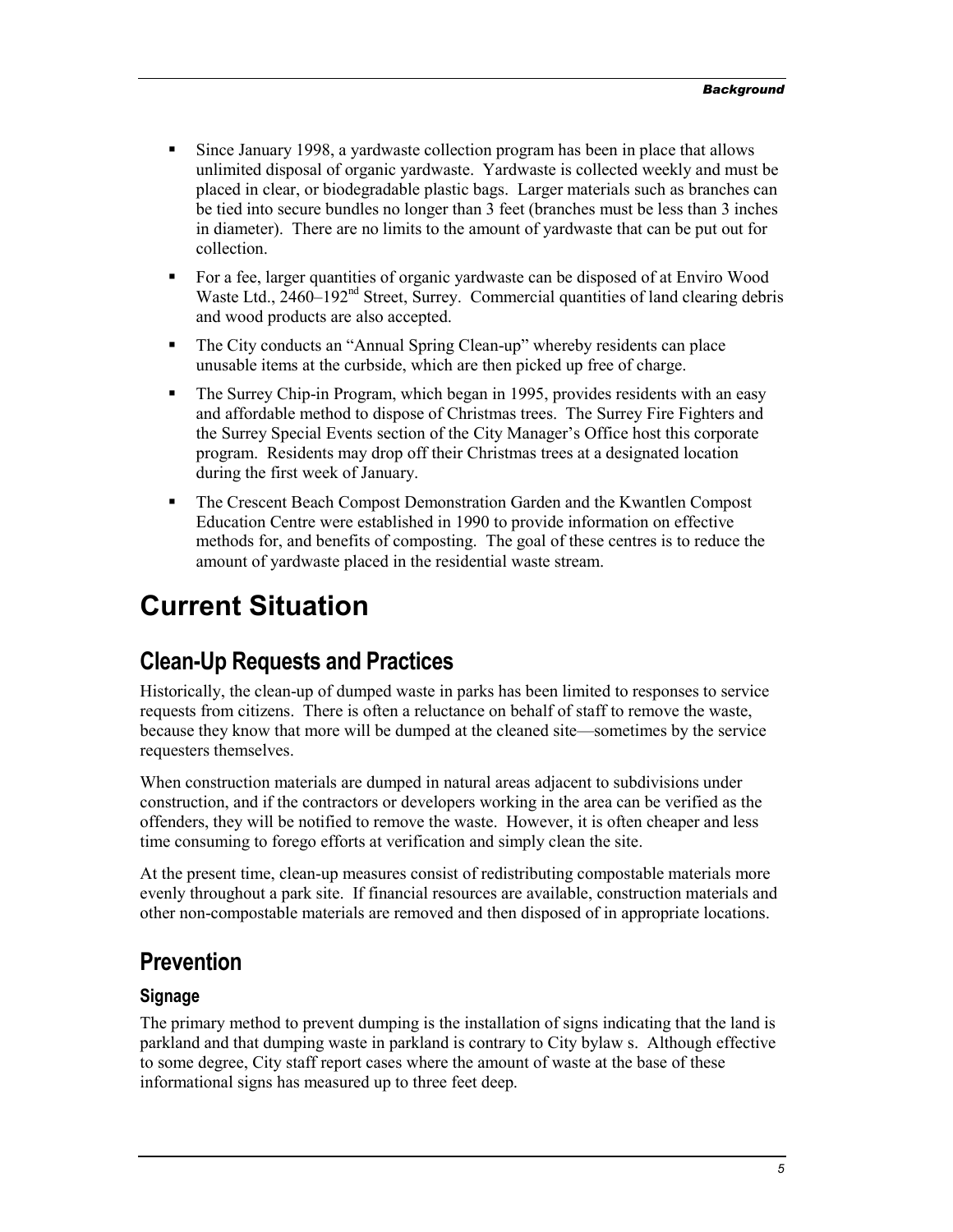#### **Bylaws and policies**

There are ample City and Provincial laws and policies that regulate illegal dumping in natural areas. For example, regulations for illegal dumping of waste are outlined in the *Surrey Parks, Recreation and Culture Facilities Regulation Bylaw, #13480, Part 4, General Regulations, Waste, 28-32.* The fine for dumping is \$100, or upon summary conviction, a penalty of not less that \$50 and not more than \$2000 plus cost of prosecution, or a term of imprisonment not exceeding three months. However, punitive actions are rare because apprehension is difficult.

The Provincial *Waste Management Act* stipulates that:

3 (2) Subject to subsection (5), a person must not, in the course of conducting an industry, trade or business, introduce or cause or allow waste to be introduced into the environment.

3 (3) Subject to subsection (5), a person must not introduce or cause or allow to be introduced into the environment, waste produced by any prescribed activity or operation.

3 (4) Subject to subsection (5), a person must not introduce waste into the environment in such a manner or quantity as to cause pollution.

9.1 (2) a person must not throw down, drop or otherwise deposit, and leave, in a public place anything in such circumstances as to cause or contribute to the defacement of that place by litter.

It is unknown as to whether the above Act has been utilized in any civil or criminal litigation in terms of its application to the yardwaste and refuse issue. One can safely presume that the Act would apply only in those unusual cases where the dumping is acute and significant, and therefore, would have little application to the chronic issue of dumping in Surrey's natural areas.

The Federal *Fisheries Act* stipulates that:

35 (1) No person shall carry on any work or undertaking that results in the harmful alteration, disruption or destruction of fish habitat.

36 (3) No person shall deposit or permit the deposit of a deleterious substance of any type in water frequented by fish or in any place under any conditions where the deleterious substance or any other deleterious substance that results from the deposit of the deleterious substance may enter such water.

The *Fisheries Act* is a powerful piece of legislation and can be valuable for protecting the fish-bearing waterways associated with natural areas. The decision to proceed with litigation or prosecution under this act rests with the Crown. However, as with the provincial *Waste Management Act,* it is likely that the *Fisheries Act* would be applied only in those unusual cases where the dumping incidence causes significant damage to waterways. It has yet to be applied as an effective tool to address chronic dumping in natural areas.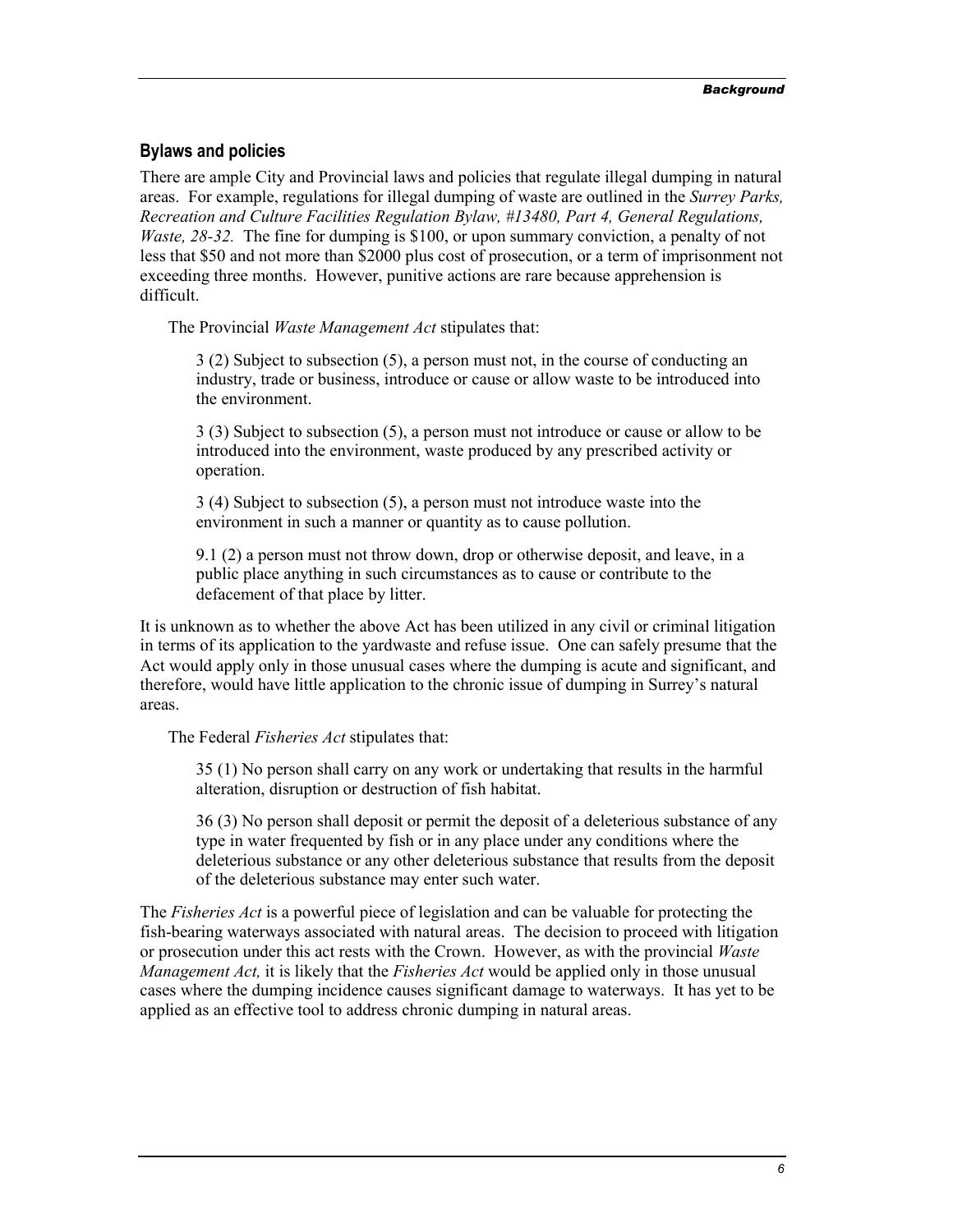#### **Education**

The Parks Division has introduced a number of initiatives aimed at informing the general public about the issue of dumping in natural areas.

- - When responding to service requests for waste removal, staff also issues a "Do's and Don'ts Regarding Greenbelts" information card to offenders.
- - Informational presentations have occurred at elementary schools with some success.
- - The Parks Division undertakes the award winning, 'Environmental Extravaganza' annually, which stresses, among many other themes, the need to respect and protect natural areas.

#### **Volunteer Assistance**

In addition to utilizing staff, contractors, and individuals assigned (through the justice system) to do community service hours, the Parks Division has enjoyed great success in enlisting willing volunteers to assist in waste removal, through their Partners in Parks programs. It is estimated that approximately 20% of the waste removal is conducted through volunteer initiatives.

- **Despite these preventive measures, the incidence of dumping of yardwaste and refuse is still increasing.**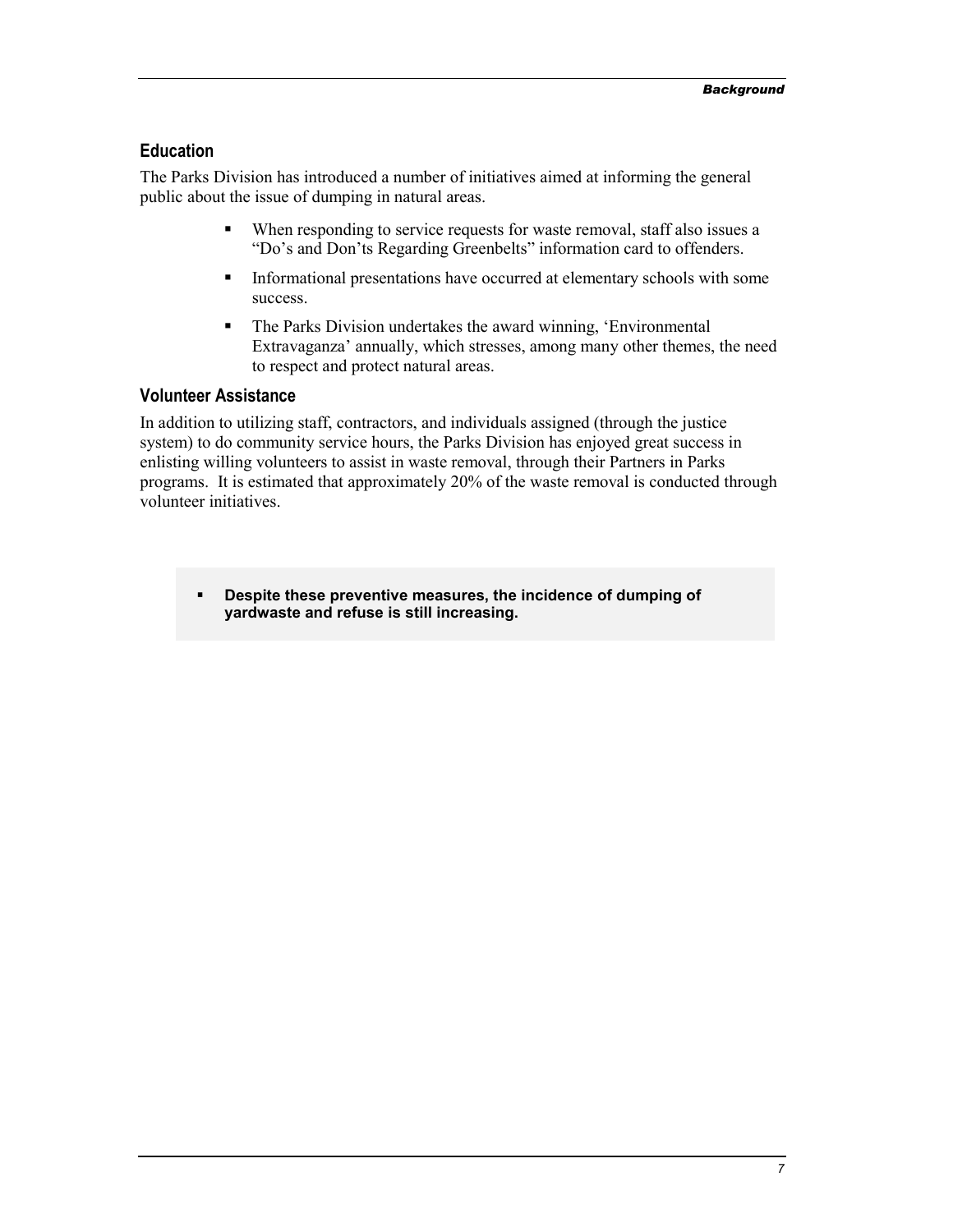# <span id="page-7-0"></span>Yardwaste and Refuse Management **Strategy**

The high incidence of illegal dumping within Surrey's natural areas warrants this *Yardwaste and Refuse Management Strategy* to provide direction and guidance to the Surrey Parks, Recreation and Culture Commission. This section of the Strategy outlines principles, articulates goals and objectives, and makes general recommendations to address illegal dumping.

## **Principles**

- 1. Natural areas are an important contributor to biodiversity in Surrey and the surrounding region, and they require protection and respect for their intrinsic ecological and social values.
- 2. Illegal dumping must be managed comprehensively to sustain the ecological and social values of natural areas.
- 3. The Parks Division, as principle land manager, has the responsibility to protect and manage these natural areas.
- 4. Both short- and long-term strategies will be required to protect natural areas. Prevention, public education, and community partnerships are key strategies.
- 5. Improper disposal of yardwastes and refuse causes significant damage the delicate ecosystems of Surrey's natural areas.
- 6. Punitive measures for offenders who damage natural areas is a last resort, but will still be part of a strategy to protect the natural areas.

## **Goals and Objectives**

#### **1. Develop and implement a comprehensive yardwaste and refuse management program that will provide short, medium and long-term approaches to the management of illegal dumping.**

To date, the approach to the issue of illegal dumping in natural areas has been reactive and ad hoc. Although some educational and informational initiatives have been undertaken, there is little consistency in message themes, and varying results. Waste removal is not usually scheduled, but is done instead on a request for service basis. Short, medium and long-term initiatives will utilize staff, contractors and volunteers to effectively resolve the issue. The critical degree of the problem warrants giving very high priority to the development and implementation of this program.

#### **2. Develop strong community and neighbourhood relationships for stewardship of the natural environment.**

Volunteers, neighbourhood and community groups can engender great support for the protection and respect for local natural areas. Concern for protecting the natural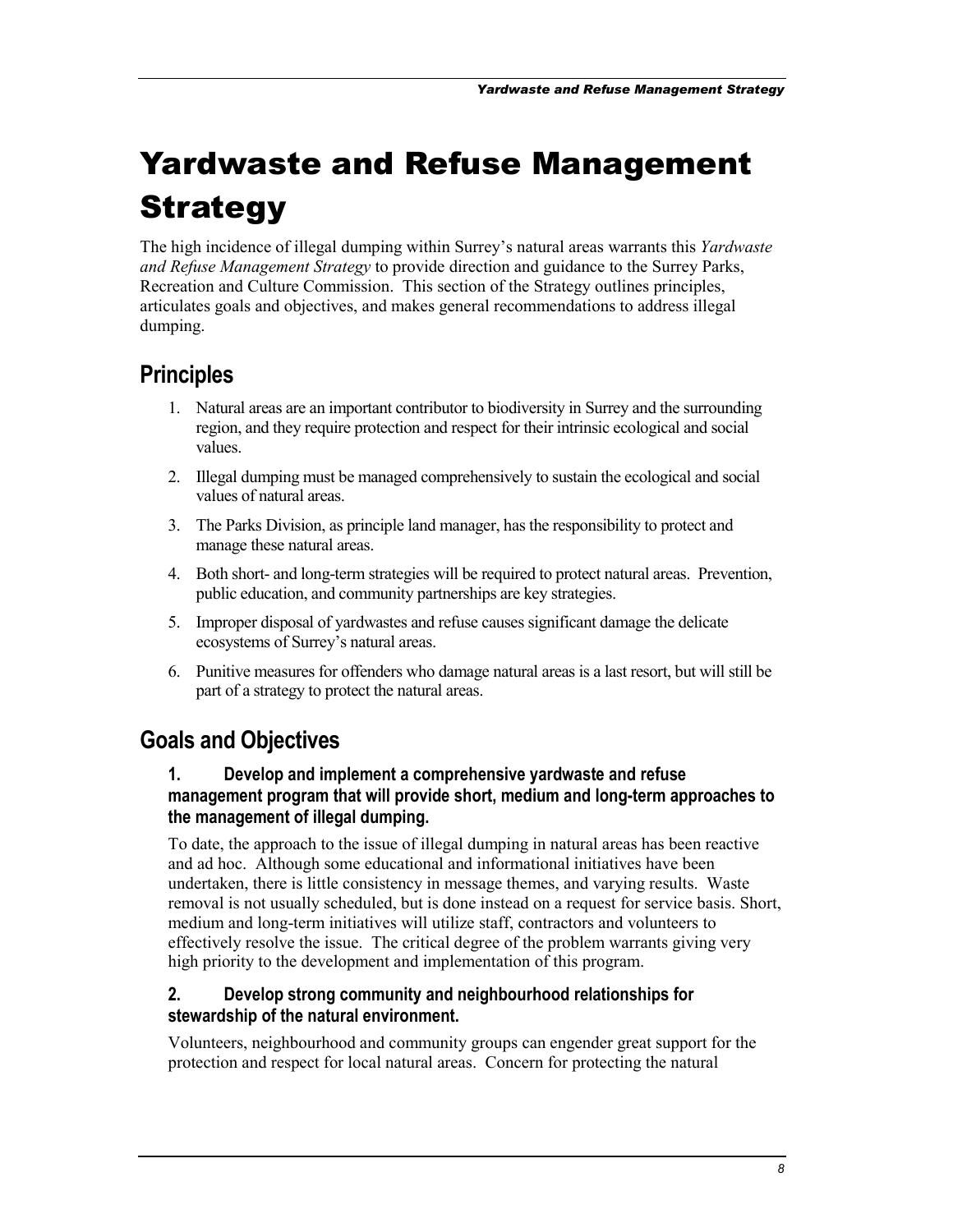<span id="page-8-0"></span>environment is increasing, yet much of the public is unaware of the damage to natural areas from illegal dumping. The Parks Division staff should increase efforts to develop and reinforce community relationships in the interests of increased community environmental stewardship.

#### **3. Develop and implement a yardwaste and refuse management program with the primary focus of preventing the deposition of unwanted waste in natural areas.**

Although removal is a necessary component of the overall strategy, the emphasis of the management program should be on the educational and informational initiatives that will prevent future illegal dumping. Removal by itself is ineffective, because of inadequate funding and repeat dumping.

#### **4. Develop and implement appropriate enforcement strategies to deal with offenders who dump illegally in parks.**

Although prevention is the primary focus, appropriate enforcement strategies should be adopted. There must be willingness by the City, as supported by existing regulations, bylaw s and policies, to seek restitution and damages from individuals, companies, or businesses when they are found to be transgressing.

#### **5. Develop and implement a Parks Division 'organic-waste' disposal program.**

Various Parks Division operation activities, including renovation programs and general maintenance programs, tend to utilize natural areas for deposition of organic-wastes. This is both detrimental to the natural environment, and sets a poor example for the public. Instead, the Parks Division should develop an organic-waste disposal program.

## **Recommendations**

#### **General Guidelines**

These general guidelines will provide the basis for the Yardwaste and Refuse Management Program*.* 

Zero tolerance for the deposition of wastes in natural areas unless approved by the land managers, currently the Urban Forestry and Environmental Services Section of the Parks Division.

Prevention of the deposition of waste as the primary focus in the long-term.

Public education and involvement in the program.

Removal of wastes on a priority basis.

Staff education and involvement, sometimes referred to as 'buy-in', across the Parks Division, including development of an organic-waste disposal program for parks operations.

Scheduled site monitoring following waste removal to determine overall success of any initiatives, and to deter further dumping.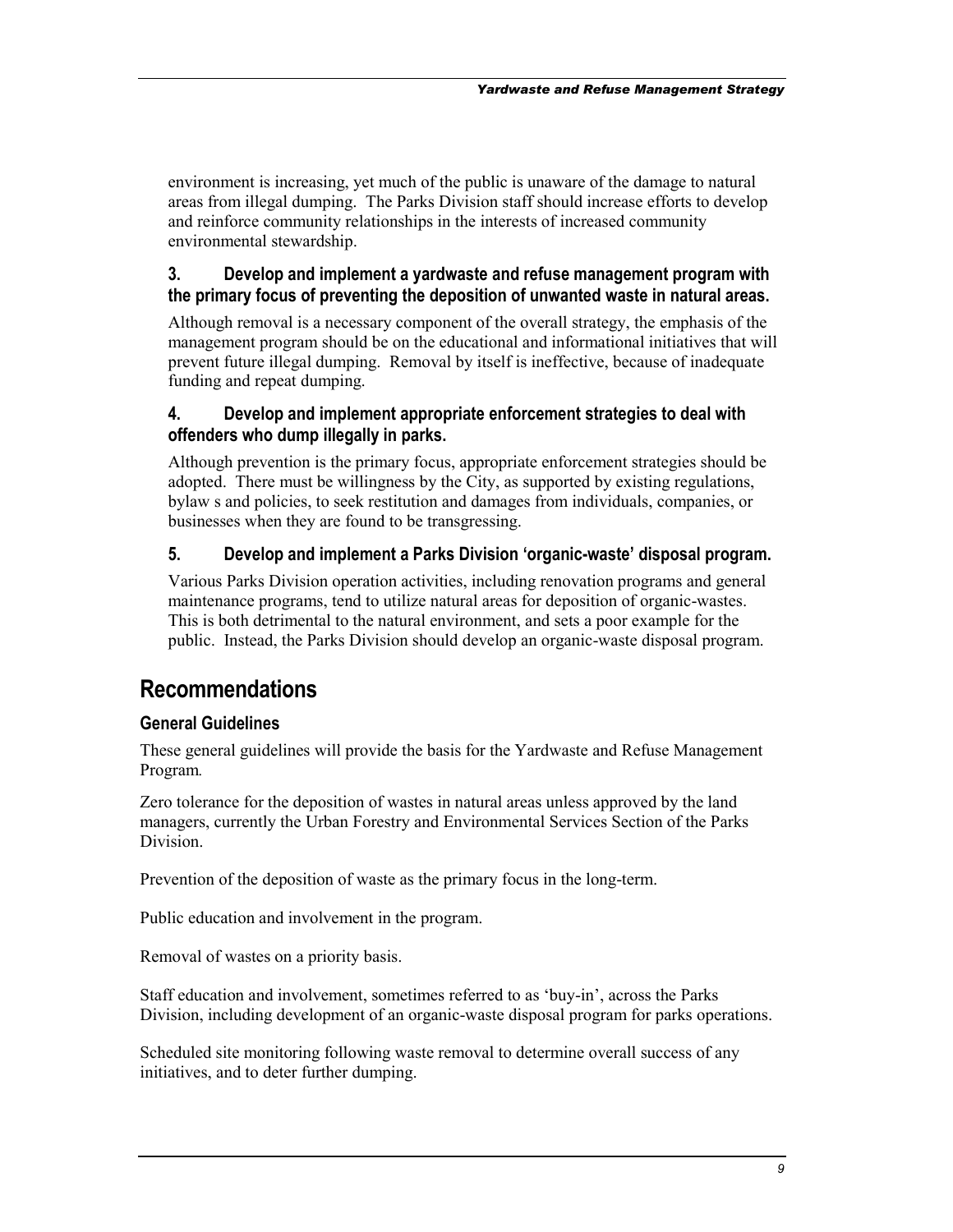#### <span id="page-9-0"></span>**Short- to Medium-Term Recommendations within 5 years**

In the short-term, the primary focus of the Yardwaste and Refuse Management Program should be the removal of the wastes from natural areas. Although prevention is the key to success in the long-term, the amount of waste materials and invasive plant species in natural areas dictates devoting immediate time, resources and energy to site clean-up. It is recommended that the Urban Forestry and Environmental Services Section accomplish this clean-up of natural areas with two general initiatives:

> Develop and implement a Citywide "clean-up push" that has an event appeal and is staged with a marketing plan, public relations and advertising component, and utilizes community leaders such as Councillors and Commissioners. This clean-up push would have a last for approximately three years, with the goal of removing approximately 60-70% of existing waste from the natural areas.

Local community associations, environmental groups, neighbourhood associations and adjacent schools could be invited to participate to assist in their local communities. The "push" could have a host of accompanying incentives to entice participation.

> Implement an ongoing program of waste removal as a significant part of the Urban Forestry and Environmental Services annual work plans, with an appropriate percentage of the operating budget allocated to site clean-ups. Site clean-ups would be done in conjunction with preventative measures, such as educational signage and distribution of leaflets to adjacent land owners (see Appendix A: Site Clean-Up Procedures). Monitoring activities of cleaned sites should also be ongoing to prevent further dumping.

#### **Long-Term Recommendations**

The primary objective in the long-term prevention of dumping can be accomplished through a combination of four main initiatives: education, environmental stewardship programs, enforcement of existing regulations and bylaws, and regular monitoring of natural areas. The implementation of these initiatives can be 'staged' and worked in with the annual work plans of the Section, or separate funding can be sought through the budget process.

#### -**Education**

Education, the key to long-term prevention of dumping, should be aimed at changing public attitudes, beliefs, and practices. With attitudes of respect and sensitivity, and an increased awareness of the negative impacts on the environment, the incidences of dumping in natural areas should decrease.

The education thrusts can include the implementation of consistent educational signage in parkland, door-to-door "drops" of written environmental information, local newspaper advertisements, and school and community presentations. Messages should promote respect for natural areas, outline consequences of the dumping to the environment and the offenders, and provide for alternatives to dumping.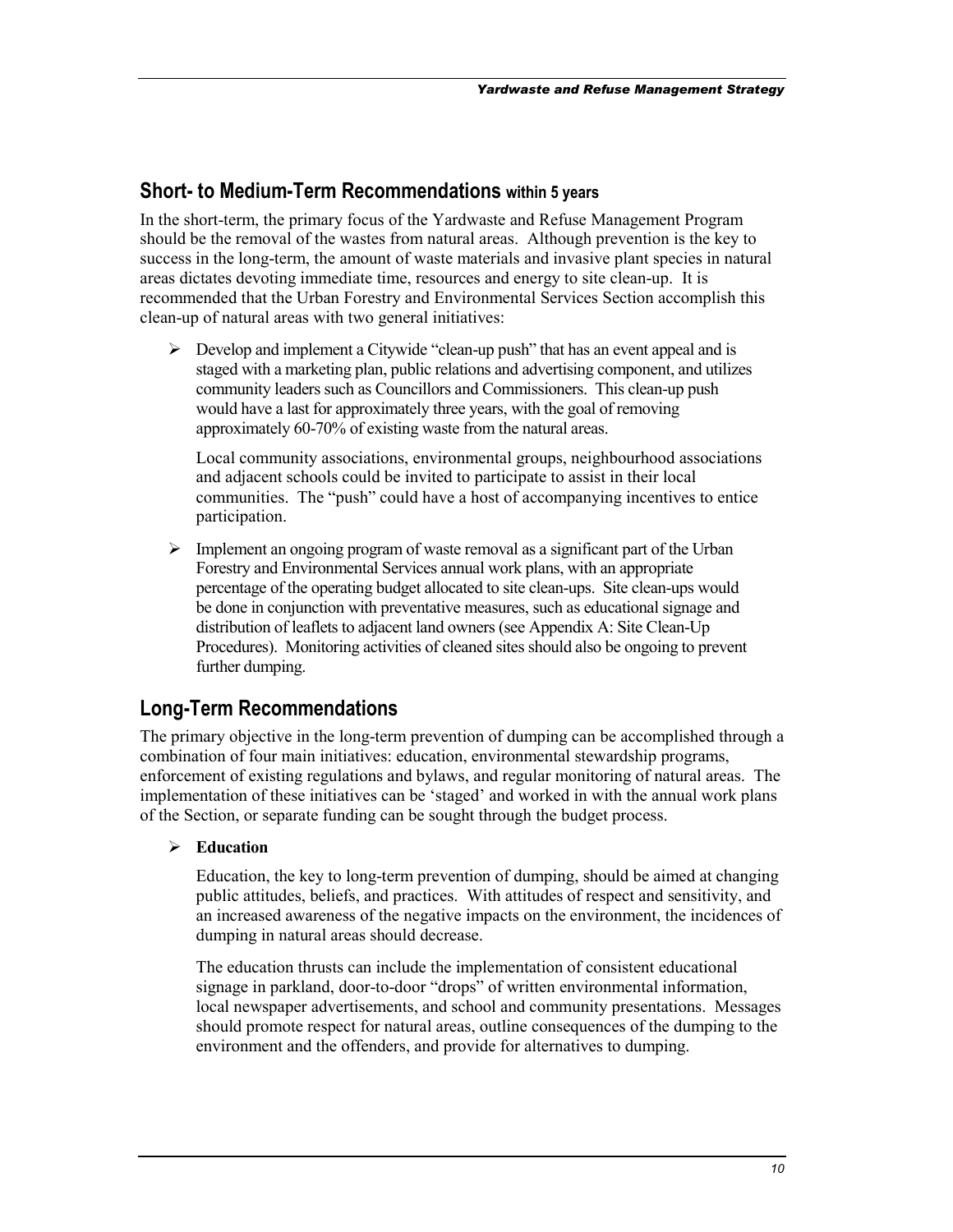#### -**Environmental Stewardship Programs**

Environmental stewardship increases awareness of ecosystem needs and promotes the ethic of responsible citizenship, which is then passed on to future generations. The general public benefit by connecting with nature, learning about nature, getting to know the values and interests of their neighbours and participating in caring for their community. These experiences help develop a sense of pride.

Community environmental stewardship is necessary because the 'top down' approach, where government singularly manages, is ultimately ineffective and costly. Small stewardship groups are more adaptive and innovative than large agencies, and they can articulate for themselves their needs and priorities.

Community environmental stewardship can involve a number of activities ranging from one-time clean-ups, to on-going projects aimed at management of the entire natural area site. The more interesting, comprehensive and individualized the stewardship program, the greater the chances of success. Typical activities could include planning and management, education and awareness, research or assessment, condition monitoring, surveillance or 'watchdog' work, restoration or enhancement, and preservation of valued places.

The initiative to develop a community environmental stewardship program is recommended as a second priority initiative following implementation of the educational initiative.

#### -**Enforcement of Existing Regulations, Laws, and Bylaws**

As mentioned earlier in this document, there are a plethora of senior government laws and regulations, City bylaw s and policies that specifically regulate the dumping of waste in natural areas. Although the threat of punitive measures can be a deterrent, it is clear that neither punitive measures nor apprehension are likely outcomes. And, while there are various enforcement agencies in existence—the Royal Canadian Mounted Police, senior government habitat enforcement agencies,

the City Bylaw Enforcement and Licensing Section—they have minimal resources to effectively curtail dumping.

A comprehensive initiative that addresses enforcement of existing regulations and laws should be pursued, albeit as a low priority. Time invested in such enforcement has little impact compared to education.

On the other hand, community-initiated monitoring of natural areas can lead to a greater witnessing of violations and effective informal enforcement of regulations and laws. Community environmental stewardship programs will reinforce this increased vigilance.

#### -**Regular Monitoring of Natural Areas**

City staff visit most natural areas, approximately once every five years. This provides ample opportunity for illegal dumping—a "vacant" looking area can be an open invitation for some offenders. Because of inadequate funding, frequent and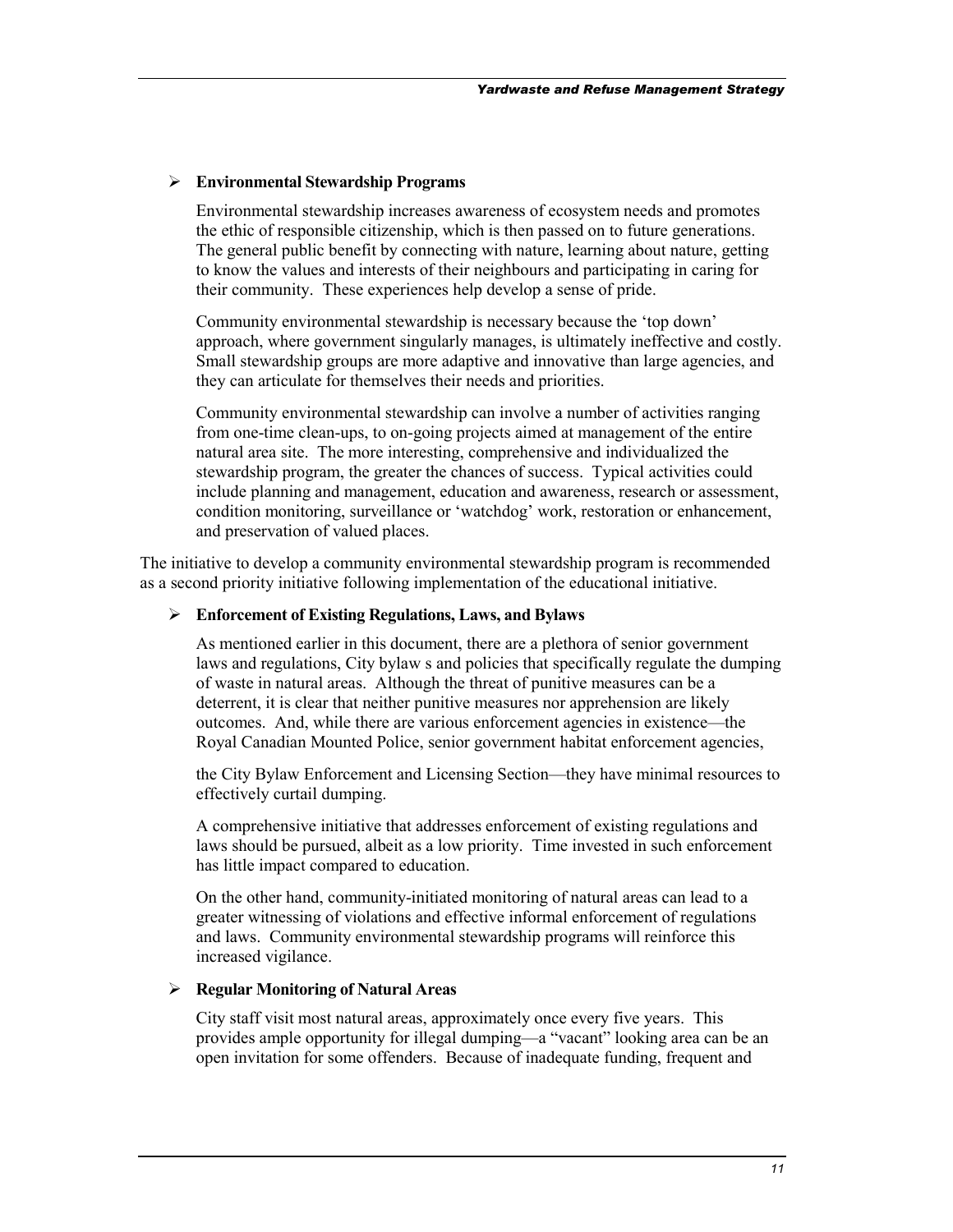regular monitoring is not a feasible strategy and should be deferred until further resources can be found.

#### **Recommended Monitoring Strategies**

- Site-specific monitoring should be implemented for those sites that have received clean-ups, are environmentally sensitive and prone to dumping, or are the subject of other management activities such as trail and tree hazard inspections.
- Encourage and support members of community environmental stewardship programs who have an interest in conducting site surveys.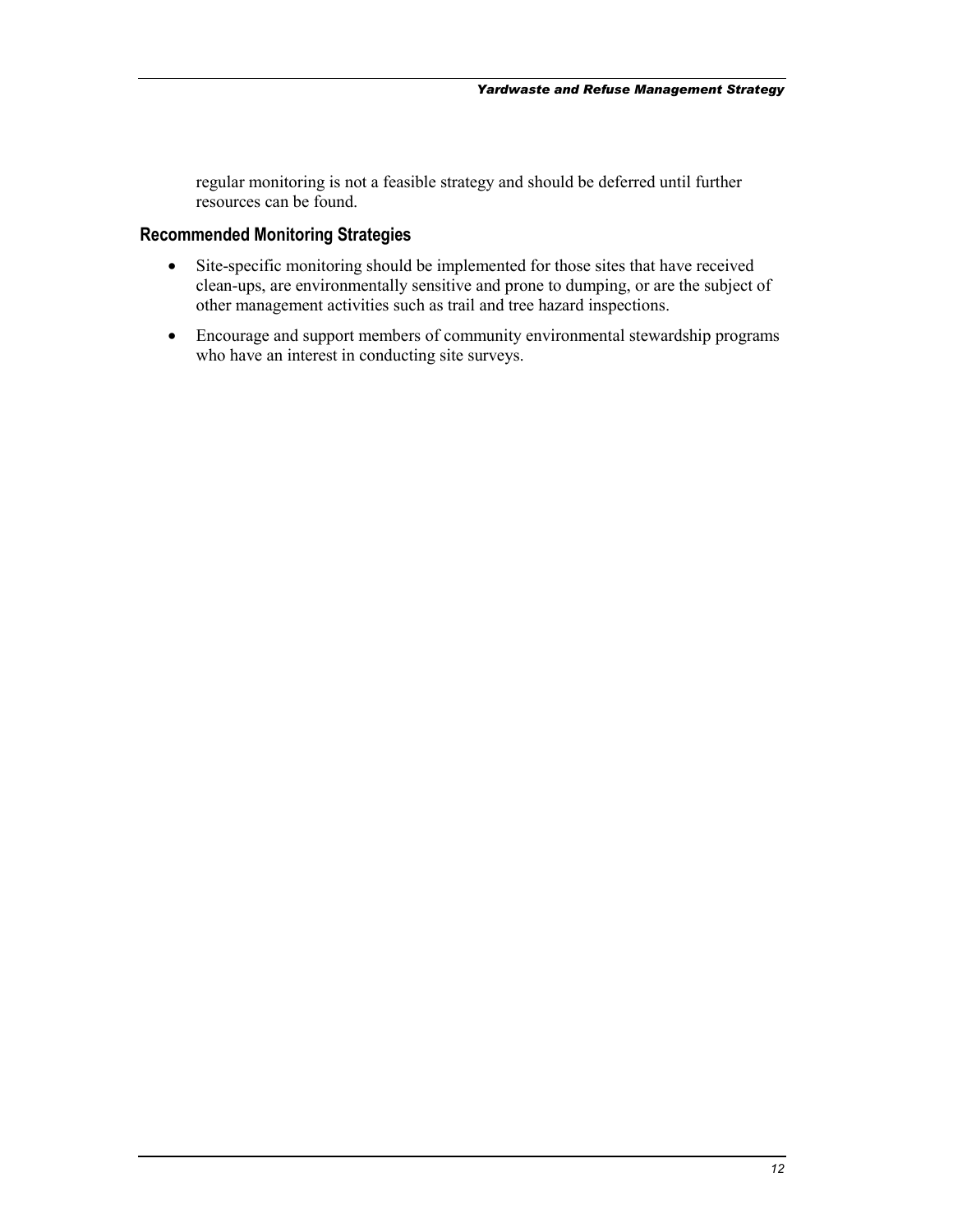# <span id="page-12-0"></span>Appendices

# **Appendix A: Site Clean-up Procedures**

#### **1. Priorizing Sites for Clean-Up**

To determine which sites should be cleaned first, assess the following factors.

- - Degree of ecological impact, including erosion and damage to habitat, spread of invasive plant species, presence of deleterious substances and environmental sensitivity of the site
- - Degree of public concern, including risk and hazard assessment, number of complaints, proximity to public areas, potential pest problems associated with the waste
- **Fire hazard rating**
- -Site accessibility

#### **2. Implementing Clean-Up of Sites**

- - Arrange for delivery of education and information brochures to the neighbourhood prior to, or on, the same day as clean-up. This could be carried out by volunteers.
- - Make appropriate arrangement for waste removal. This may include delivery of disposal bins, or requesting the assistance the Engineering Department.
- - Identify hazards and safety concerns, such as the presence of needles, diapers, dog feces, glass, slope, etc.
- - Ensure appropriate tools are available for staff and volunteers (e.g. gloves, shovels, pitch forks, rakes, trowels, garbage bags, etc.)
- -Ensure volunteers sign the "Partners in Parks" Sign Up Sheet.
- -If necessary, review safety and work procedures with crew/volunteers.
- - Where appropriate, install educational signs as soon as possible after completion of clean-up. Retain signs for up to one year.
- - Record work carried out on-site and make recommendations for monitoring and maintenance activities. Enter these records into the database.
- - Identify locations where waste should be delivered. Waste should be separated into recyclables, composting, etc. Ensure invasive plants are destroyed and not placed into compost.
- - Conduct clean-ups with volunteers preferably in the spring when people are active in their gardens and energy levels are up.
- - Conduct clean-ups in tandem with other initiatives such as Earth Day, Pitchin Week, etc.